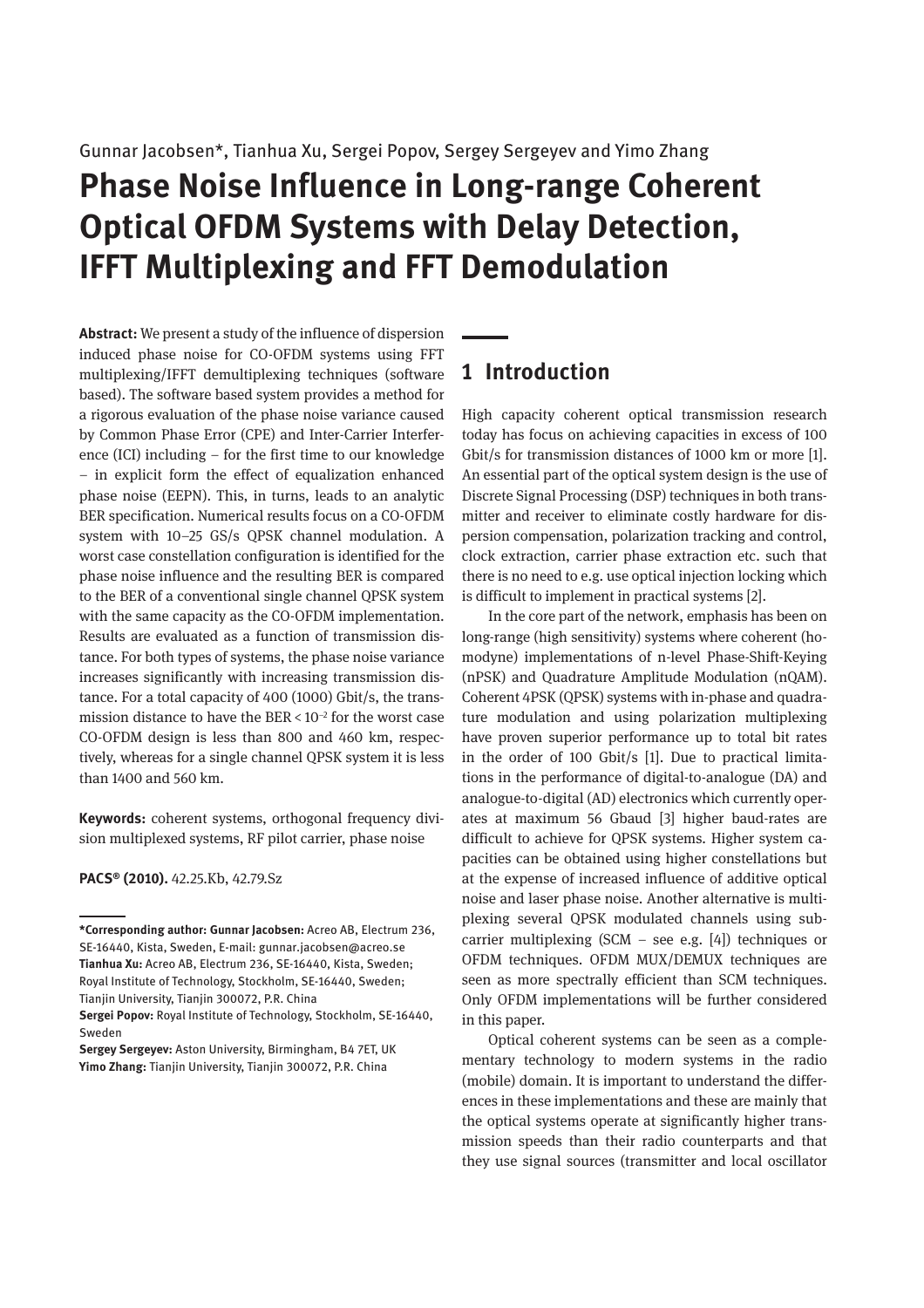lasers) which are significantly less coherent than radio sources. For nPSK and nQAM systems, DSP technology in the optical domain is entirely focused on high speed implementation of simple functions, such as AD/DA conversion. The use of high constellation transmission schemes is a way of lowering the DSP speed relative to the total capacity. Using OFDM as MUX/DEMUX technology is an alternative approach of very efficient lowering the DSP speed (per channel) and still maintaining 100 Gbit/s (or more) total system throughput. Coherent detection is considered for longer distance high capacity OFDM implementations [5]. The relatively low channel baud-rate leads to an influence of phase noise which can be more severe than for single channel systems [6] with low constellations where the system capacity per Hz can be traded against phase noise sensitivity [7, 8, 9].

Using nPSK or nQAM systems with DSP based dispersion compensation leads to strong influence of laser phase noise which is further enhanced by equalization enhanced phase noise (EEPN) originating from the local oscillator laser [10, 11]. OFDM systems with low per-channel capacity may use wrapping of the signal in the time domain (cyclic prefix) to account for dispersion effects in this way eliminating the need for DSP based compensation. However, it has to be noted that cyclic prefix only can be used to correct the intra OFDM-channel dispersion. Interchannel dispersion is insignificant for low channel Baudrates but for higher rates the interchannel dispersion requires DSP-type correction and EEPN will result from this even for OFDM systems [12, 13, 14]. Using an RF pilot carrier which is adjacent to or part of the OFDM channel grid is an effective method of eliminating the phase noise effect [15, 16, 18], but it has to be noted that the dispersion influenced delay of OFDM channels will make the elimination incomplete [18]. This leads to a transmission length dependent (dispersion enhanced) phase noise effect [18]. It is worth to mention that for nPSK and nQAM implementations the RF pilot carrier may eliminate the phase noise entirely. However, the EEPN cannot be eliminated [10, 17, 19]. For long distance OFDM implementations the RF pilot tone is not feasible. Then a system implementation with higher baud-rate per OFDM channel and delaydemodulation for each channel – as considered in this paper – is more practical in order to lower the phase noise influence.

System simulations (transmission experiments implemented in a software environment) have proven to be efficient design tools for nPSK/nQAM systems using partly university developed system models [17] and partly commercial simulation tools [20]. Such simulations for e.g. the bit-error-rate (BER) are possible because practical

system implementations are now based on soft-decision forward-error-correction (FEC) where a "raw" BER (without FEC) of the order of 10−2 is sufficient [21]. For OFDM with tens or hundreds of signal channels, it is obvious that direct simulation of the OFDM system BER with independent simulation data (PRBS sequences) for each signal channel is a formidable task which is difficult for realization even for modern computers. Thus, it is of special interest for OFDM system models to develop insight based upon rigorous analytical models for important system parts.

## **2 System modeling and theory**

Here we display layouts for CO-OFDM systems using IFFT MUX and FFT DEMUX in a software based system implementation (Fig. 1).

#### **2.1 CO-OFDM system IFFT MUX and FFT DEMUX and detection**

In the following, we will present the derivation for CO-OFDM systems employing IFFT MUX and FFT DEMUX and detection. During a symbol period *T* the complex envelope (constellation position) of one of the *N* transmitted OFDM signal (defined as shown in Fig. 1) is  $a_k$  $(k = 0, 1, \ldots, N - 1)$ . Symbol of number *k* is moved to the electrical carrier frequency  $f_k = k/T$ . The *N* symbols are multiplexed (added) using IFFT, and the multiplexed signal is denoted  $A(t) \cdot \exp(j(\varphi(t))$ . The multiplexed signal is put onto the optical carrier wave and the resulting signal in the optical domain is:

$$
s(t) = A(t) \cdot \exp\left(j\left(2\pi f_o t + \psi_{Tx}(t) + \varphi(t)\right)\right)
$$
  

$$
= e^{j\left(2\pi f_o t + \psi_{Tx}(t)\right)} \sum_{k=0}^{N-1} a_k e^{j2\pi(k/N)m}
$$
 (1)

where the sampled time is defined (modulo *T*) in the interval  $mN < t/T < (m+1)N$  with  $0 < m < N-1$ ,  $\psi_{T}$  (*t*) denotes the  $Tx$  laser phase noise and  $f<sub>o</sub>$  the optical carrier frequency. The electrically multiplexed signal is the analogue output after digital Inverse Fast Fourier Transform (IFFT) of the digitized input sampled with *N* bins separated by *T*/*N,* and each sample specifying one OFDM channel constellation  $a_k$ . After coherent detection with a local oscillator (LO) laser with the same carrier frequency as the *Tx* laser, the output of the receiver, including FFT demodulation, chromatic dispersion compensation, cyclic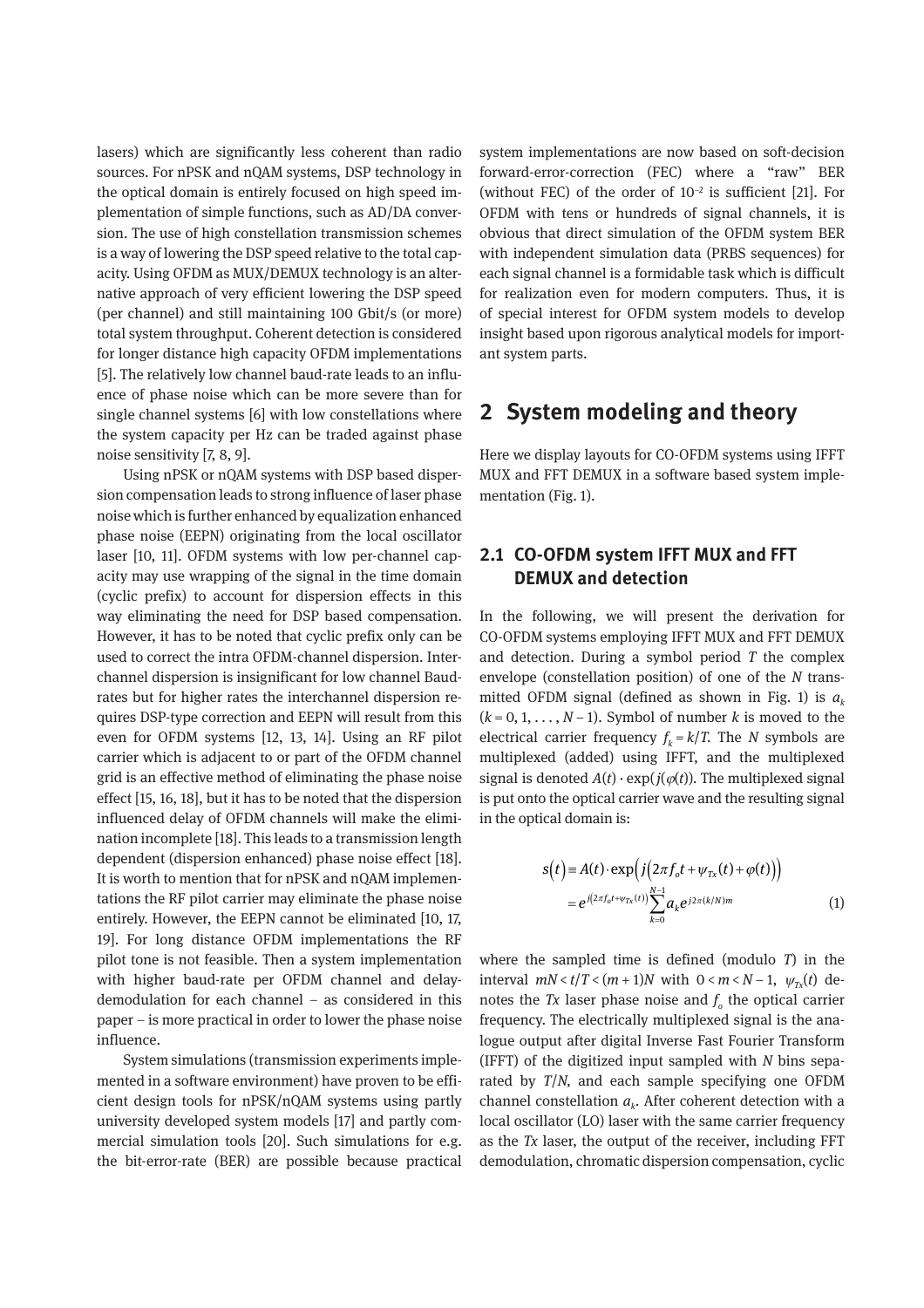

**Fig. 1:** OFDM system including IFFT MUX and FFT with an RF pilot tone for phase noise mitigation. The mathematics for the MUX and DEMUX is schematically indicated and discussed in detail in the text. Figure abbreviations:  $a_0$ − $a_{N-1}$  − constellation of *N* transmitted OFDM symbols; *a*′<sub>0</sub>−*a*′<sub>*N*−1</sub> – constellation of *N* received OFDM symbols; IFFT – Inverse Fast Fourier Transform; GI – guard time insertion; DAC – discrete to analogue conversion; LPF – low pass filter; AM – amplitude modulator; PM – phase modulator, Tx – transmitter, LO – local oscillator; RF – radio frequency; ADC – analogue to discrete conversion; FFT – Fast Fourier Transform.

prefix correction and correlation detection the result is for symbol  $k$  (0 ≤  $k$  ≤  $N$  − 1) [1]:

$$
a'_{k} = \frac{e^{-j(2\pi f_o t + \psi_{LO}(t))}}{N} \sum_{m=0}^{N-1} s(t) e^{-j2\pi (k/N)m}
$$
 (2)

where  $\psi_{L0}(t)$  denotes the LO laser phase noise (including the equalization enhanced phase noise to be discussed in detail later [10, 17, 18, 19]). In the case of no phase noise influence, the orthogonality between the channels means that  $a'_k = a_k$  and the symbol detection is perfect. Taylor expansion is now employed to identify the leading order phase noise influence in (2). The resulting Common Phase Error (CPE) for channel *k* is:

$$
\frac{j}{N} \sum_{m=0}^{N-1} \psi\left(\frac{mT}{N}\right) \tag{3}
$$

The Inter-Carrier Interference (ICI) is:

$$
\frac{j}{N} \sum_{\substack{r=0 \ r \neq k}}^{N-1} a_r \sum_{m=0}^{N-1} \psi\left(\frac{mT}{N}\right) \cdot \exp\left(\frac{j2\pi (r-k)m}{N}\right) \tag{4}
$$

It is possible to derive the phase noise variance in exact form accounting in detail for the partial phase noise correlation between different channel locations in the OFDM frame. This can be done by introducing the correlation coefficient between two time-overlaping Wiener processes specified eg. By  $m = s$  and  $m = r$ . They have the correlation coefficient  $\rho_{p,q} = (1 - |p - q|/N)^{1/2}$  with  $\rho_{p,p} = \rho_{q,q} = 1$ . Each phase noise sample *ψ*(*mT*/*N*) is sampled once per symbol time *T* (i.e. specifies the phase noise evolution over *T*) and is therefore given by a Wiener process with zero-mean Gaussian probability density function (pdf) with variance  $\sigma^2(\sigma^2)$  will be specified later in this section). Then the variance of (3) and (4) (which needs to be considered together due to the effects of the partial correlation) is given by

$$
\sigma_{k, CPE+ICI}^{2} = \frac{\sigma^{2}}{N^{2}} \sum_{q=0}^{N-1} \left( \sum_{p=0}^{N-1} \sum_{r=0}^{N-1} \text{Re} \left( \frac{a_{r}}{a_{k}} \exp \left( j \frac{2 \pi (r-k)q}{N} \right) \right) \right)
$$

$$
\cdot \rho_{p,q} \cdot \left[ \sum_{s=0}^{N-1} \text{Re} \left( \frac{a_{s}}{a_{k}} \exp \left( j \frac{2 \pi (s-k) p}{N} \right) \right) \right] \tag{5}
$$

We note that the time correlation between contributions from neighboring channels is strong ( $\rho_{p,q} \approx 1$  in this case).

For the final demodulation of one OFDM channel operating as a 10–25 GS/s QPSK system, we have to consider electronic CD compensation (correcting the inter-channel dispersion). In this case, the phase noise variance  $\sigma^2$  is influenced by EEPN, and it is given as [17]:

$$
\sigma^2 = 2\pi \left( \Delta v_{Tx} + \Delta v_{LO} \right) \cdot T + \frac{\pi \lambda^2}{2c} \cdot \frac{D \cdot L \cdot \Delta v_{LO}}{T}
$$
  
=  $2\pi \left( \Delta v_{Tx} + \Delta v_{LO} + \Delta v_{EEPN} \right) T$  (6)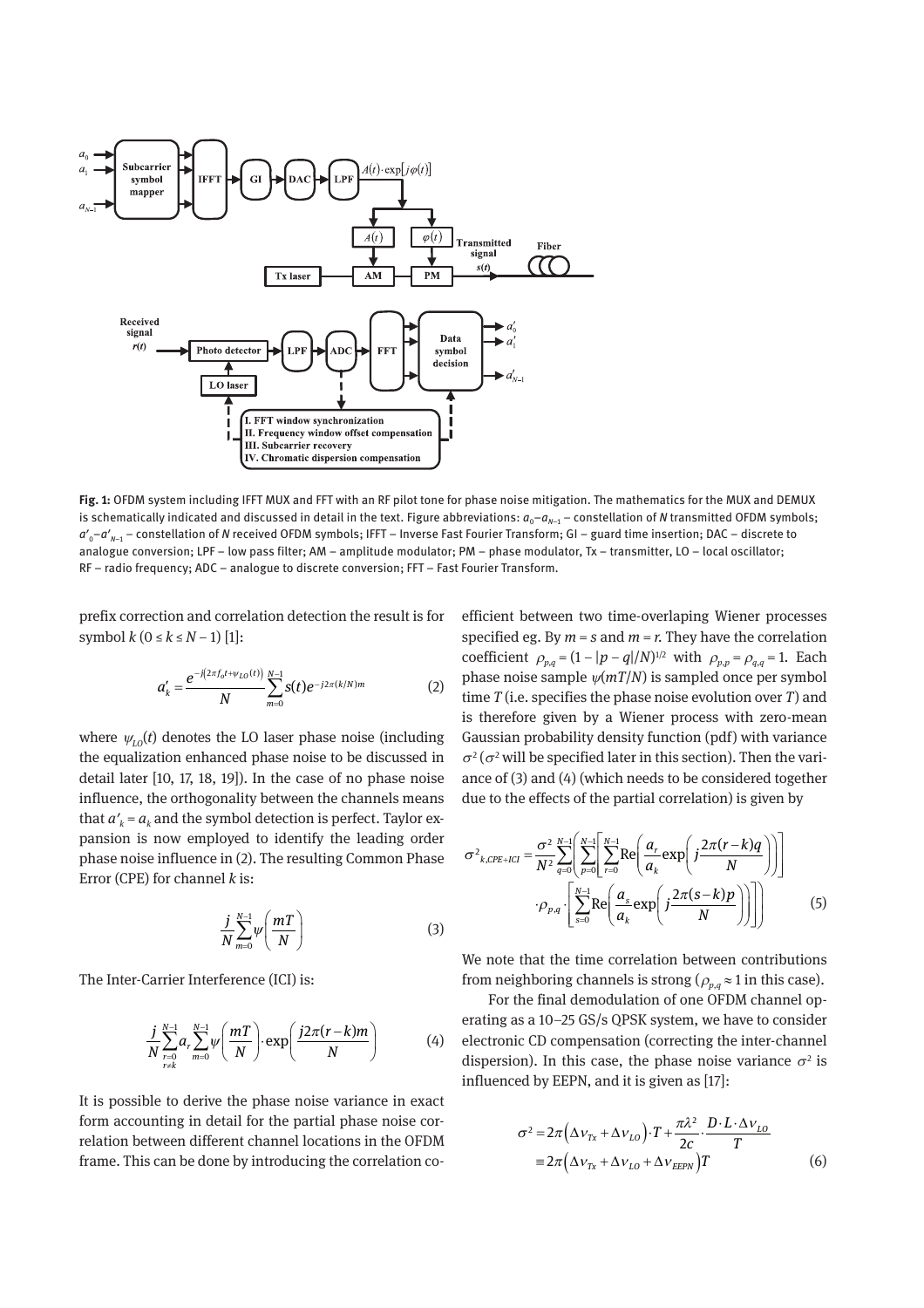where *T* is the symbol time, *D* is the fiber dispersion coefficient, *c* is the free space velocity of light,  $\lambda$  is the wavelength, *L* is the fiber length and transmitter and local Oscillator linewidths are denoted  $\Delta v_{\tau}$  and  $\Delta v_{\tau}$ . In (5)–(6) it is observed that the intra-channel dispersion is corrected by using cyclic prefix whereas the inter-channel dispersion needs electronic dispersion compensation and thus is subject to EEPN. For a single-channel QPSK system with the same capacity as an *N-*channel OFDM system (6) describes the phase noise influence provided that the symbol time is adjusted to the QPSK bit-rate, i.e. the resulting symbol time is *T*/*N*. This indicates that the resulting EEPN effect is significantly more pronounced for the single channel high capacity QPSK system.

We will investigate the resulting phase noise variance in more detail in the numerical examples of the next section.

When considering the amplitude of the phase noise contribution (for OFDM systems) which influences detection of the length (magnitude) of  $a_k$ , there is no contribution from the CPE part of the phase noise as can be seen from (4). The ICI part will give a contribution (from the real part of (5)) which can be specified in similar forms as (6).

We note that practical nPSK, as well as nQAM, systems can be designed by choosing constellation configurations such that the phase noise influence on the detected phase is the dominating phase noise contribution. In the following, we will not consider the magnitude part of the phase noise influence.

## **3 Simulation results and discussion**

It is of interest to compare the normalized (dividing by the intrinsic phase noise variance  $\sigma^2$ ) CPE + ICI phase noise influence in (5). With this normalization we will observe the phase noise influence relative to that of a single channel QPSK system with bit-rate 1/*T*. We consider an OFDM system implementation with 4PSK (QPSK) channel modulation.

It is appropriate to evaluate (5) for all combinations of constellations between the OFDM channels (considering for QPSK channel modulation 4 different constellations per channel) and for all demodulated channels (for all *k*-values). We note that for *N* OFDM channels this leads to an evaluation of  $N \cdot 4^N$  cases for a full investigation and this quickly renders the practical evaluation impossible for increasing *N.*

Fig. 2 shows the results as a function of the number of OFDM channels, *N*, for a received OFDM frame where all



**Fig. 2:** Normalized phase noise variance  $\sigma^2_{\phantom{2}k, CPE+ICI}$  /  $\sigma^2$  as a function of the number of OFDM channels *N* for received channel *k* = 0, *N* − 1*.* Dashed, full and dotted curves shows results in the cases of full, partial and no time-correlation between phase noise using (6).

symbols  $a_r$  ( $r = 0, 1, \ldots, N-1$ ) are the same, and results are shown for the received channel number 0  $(k=0)$ . Results are evaluated using full time correlation between phase noise samples (using (5) and defining the correlation coefficient  $\rho_{s,m} = 1$  for all *s* and *m* values) and for partial correlation using (5). For an *N*-channel CO-OFDM system it is of interest to note that the normalized worst case influence (on the variance) is *N* both in the case of full and partial correlation.

We will investigate the validity of the results in Fig. 2 in some detail. We evaluate the normalized phase noise variance for all constellation configurations and all received channel positions in the OFDM grid for the most important practical design case – the partly fully correlated case considered in (5). We do that for *N* = 2, 3, . *.* . , 9 and display representative results for  $N = 5$ , 9 in Fig. 3 in bar diagram format. From Fig. 3 it is clearly observed that system design based on a normalized phase noise variance of *N* (as used in Fig. 2) represents a sensible worst case for the selected *N*-values. We tentatively extract this observation to cover all larger *N*-values as well (where the results of Fig. 3 cannot be generated due to the huge amount of  $N \cdot 4^N$  required evaluation cases) and also assume – in accordance with the results of Fig. 3 – that normalized phase noise variance of *N* is reasonable as a worst case system design scenario. In Fig. 3 it is obvious that the normalized phase noise is mostly close to zero and the nonzero part where it is larger than  $0.1 -$  say – corresponds to less than a fraction of 10−2 of the total number of possible constellation combinations. This means that the phase noise influence is largely eliminated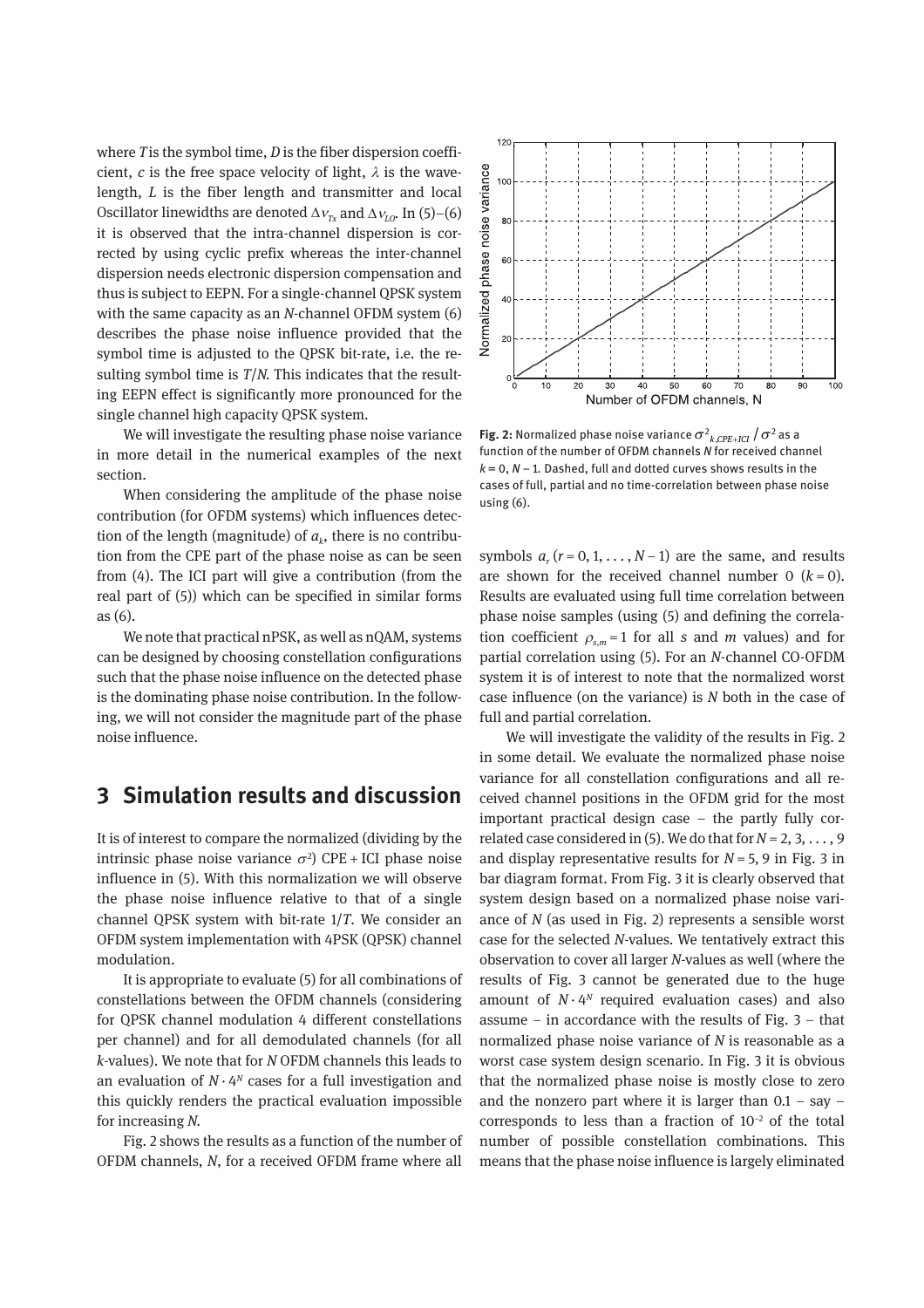

**Fig. 3:** Number of samples in a bin representation versus normalized phase noise variance  $\sigma^2_{k,CPE+ICI}$  /  $\sigma^2$  using (5) in the case of partial and full time-correlation between phase noise samples from neighboring channels (as indicated). Number of OFDM channels considered are *N* = 5 and 9 (as indicated) and all constellation configurations and all received channels are considered.

in the OFDM receiver and it might lead to very optimistic phase noise design criteria for the CO-OFDM system at hand. However, it must be remembered that this conclusion is based upon a leading order Taylor expansion of the phase noise influence (see  $(2)-(3)$ ). This leading order approximation is increasingly inaccurate for larger phase noise values and in the following we will base our results on the worst case assumption that the normalized phase noise variance takes a value in the order of *N.* Here the leading order Taylor expansion is expected to be reasonable, but it should be noted that detailed verification of when this is the case is an important subject for future CO-OFDM system research.

We will now move to more detailed practical CO-OFDM system examples. We consider a normal transmission fiber  $(D = 16 \text{ ps/mm/km})$  for the distances up to around 2000 km, a transmission wavelength of  $\lambda = 1.55 \mu m$ ,  $c = 3 \cdot 10^8$  m/s, an OFDM channel separation of  $\Delta f = 10$ GHz, i.e. baud rate 10 (25) GS/s (symbol time *T* = 0.1 (0.04) ns), channel modulation as QPSK, and the number of channels *N* of 10. This gives a total OFDM system capacity in a dual polarization implementation of 400 (1000)

Gbit/s. We also consider a single channel QPSK system with baud rates of 100 GS/s (representing the upper limit for current research implementations) and 250 GS/s (representing a possible future advanced QPSK system). We note that a system capacity of >250 GS/s is in principle feasible in the CO-OFDM configuration with today's technology by adding more 25 GS/s OFDM channels.

The phase noise parameter of interest is specified by (5) and (6), and may, in general form, be denoted  $\sigma$ . The BER floor for the two system implementations is given as [6]:

$$
BER_{floor} \approx \frac{1}{2} erfc\left(\frac{\pi}{4\sqrt{2}\sigma}\right) \tag{11}
$$

In Figure 4, we display the *BERfloor* versus transmission distance. A reasonable practical system design constraint is that the BER floor should be below 10−2 in order for soft Forward Error Correction (FEC) techniqes to operate well [20]. It can be seen that the OFDM systems with capacities of 400, and 1000 Gbit/s fulfill this requirement for *L* < 800 and 460 km. The distance for single channel QPSK systems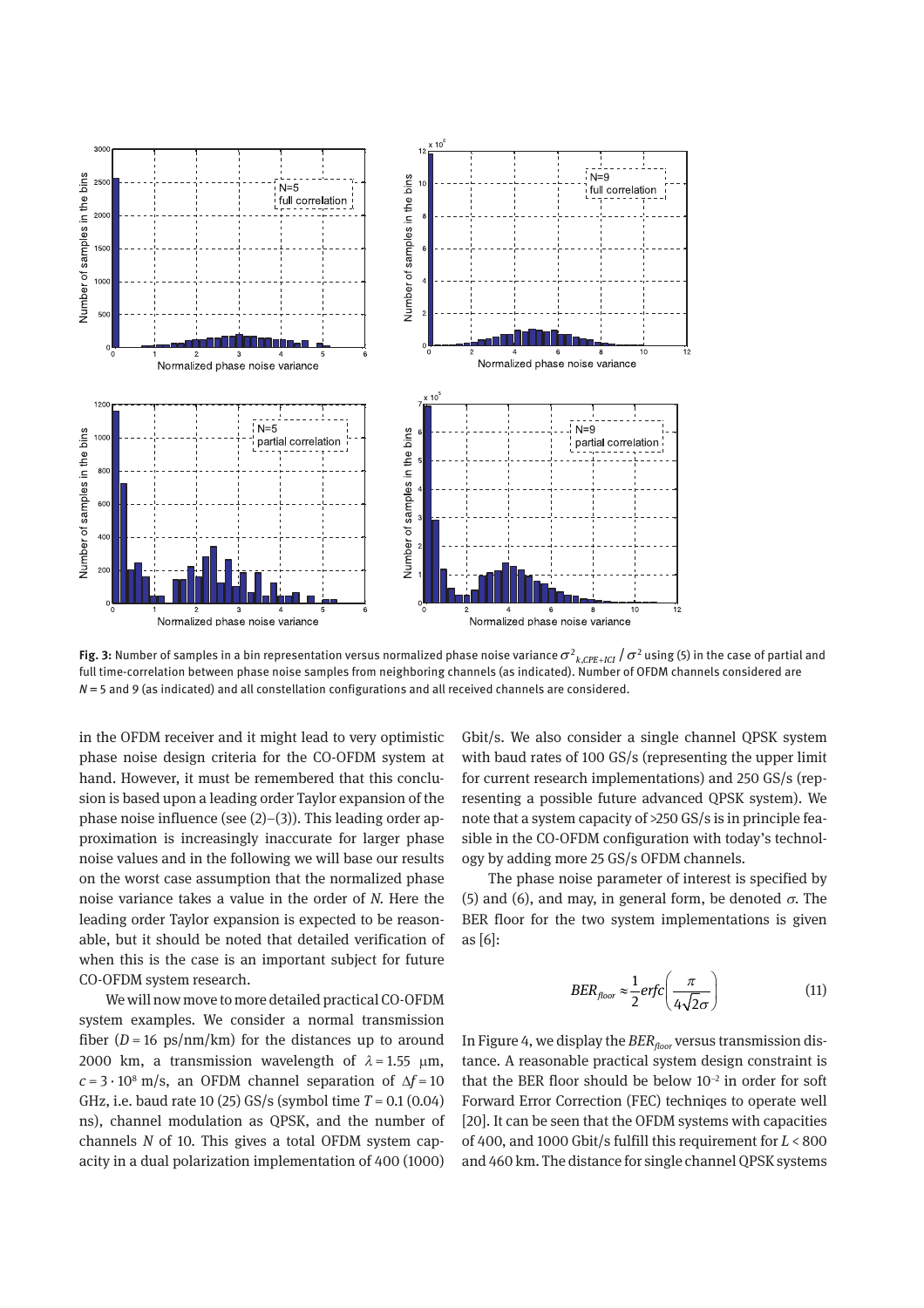

**Fig. 4:** Bit-error-rate floor as a function of transmission length for QPSK and 10 channel OFDM systems with total capacities of 100 GS/s (red curves) and 250 GS/s (blue curves). OFDM (QPSK) system performance is shown by dashed (solid) curves. Dashed curves are for 250 GS/s QPSK and 10 channel (25 GS/s per channel) OFDM systems. Solid curves are for 100 GS/s QPSK and 10 channel (10 GS/s per channel) OFDM systems.

with 400 and 1000 Gbit/s capacity is 1400 and 560 km. Thus the worst case OFDM performance is slightly poorer than the performance of a single cahnnel QPSK system with the same capacity.

# **4 Conclusions**

We present a comparative study of the influence of dispersion for CO-OFDM systems influenced by equalization enhanced phase noise using software based FFT multiplexing and IFFT demultiplexing techniques. This is, to our knowledge, the first detailed and rigorous study of this OFDM system configuration. From the analysis it appears that the phase noise influence for the two OFDM implementations is similar. It can be also seen that the theoretical formulation for the software based system provides a method for a rigorous evaluation of the phase noise variance caused by Common Phase Error (CPE) and Inter-Carrier Interference (ICI), and this, in turns, leads to a BER specification.

A major novel theoretical result specifies in exact form the resulting phase noise variance accounting for the combined CPE and ICI influence including the partial correlation between ICI phase noise samples of different OFDM channels. From a statistical analysis we have used the formulation to identify the worst case phase noise influence in the OFDM system with QPSK channel modulation. The worst case value has been used in the system design and it has been found that the OFDM worst case implementation performs slightly worse than a single channel QPSK system with the same capacity.

The numerical results of the current study focus on a worst case specification for a CO-OFDM system with 10 and 25 GS/s QPSK channel modulation and 100 and 250 GS/s total system capacity. BER results are evaluated and compared to the BER of a single channel QPSK system of the same capacity as the OFDM implementation. A system capacity of 250 GS/s cannot be realized with current digital to analogue or analogue to digital (DA/AD) circuits whereas a system capacity of >250 GS/s is in principle feasible in the CO-OFDM configuration with today's technology by adding more 25 GS/s OFDM channels.

Results are evaluated as a function of transmission distance. The influence of equalization enhanced phase noise (EEPN) is included. For both type of systems, the phase noise variance increases very much with increasing the transmission distance and the two types of systems have closely the same BER as a function of transmission distance for the same capacity. For the 100 (250) GS/s the transmission distance to have the BER < 10−2 is less than 800 and 460 km, respectively. The distance for single channel QPSK systems with 100 and 250 Gbit/s capacity is 1400 and 560 km.

Received: May 31, 2012. Accepted: September 15, 2012.

## **References**

- [1] P.J. Winzer, "Modulation and multiålexing in optical communication systems", IEEE LEOS Newsletter, Feb. 2009.
- [2] F. Mogensen, G. Jacobsen, H. Olesen, "Light intensity pulsations in an injection locked semiconductor laser", Optical and Quantum Electron., vol. 16, pp. 183–186, March 1984.
- [3] P.J. Winzer, A.H. Gnauck, G. Rayborn, M. Schnecker, P.J. Pupalaikis, "56-Gbaud PDM-QPSK: Coherent Detection and 2,500-km Transmission", Proceedings ECOC2009, 2009, paper PD2.7.
- [4] Z. Wang, E. Bødtker, G. Jacobsen, "Effects of cross-phase modulation in wavelength-multiplexed SCM video transmission systems", IEE Electron. Lett., vol. 31, pp. 1591–1592, August 1995.
- [5] D. Hillerkuss et al., "26 Tbit s−1 line-rate super-channel transmission utilizing all-optical fast Fourier transform processing", Nature Photonics, 5 (2011), 364–371.
- [6] G. Jacobsen, "Laser phase noise induced error-rate floors in DnPSK coherent receivers with digital signal processing", EIT Electron. Lett. 46 (2010) 10, 698–700.
- [7] I. Garrett, G. Jacobsen, "Phase noise in weakly coherent systems", IEE Proceedings Part J., vol. 136, pp. 159–165, June 1989.